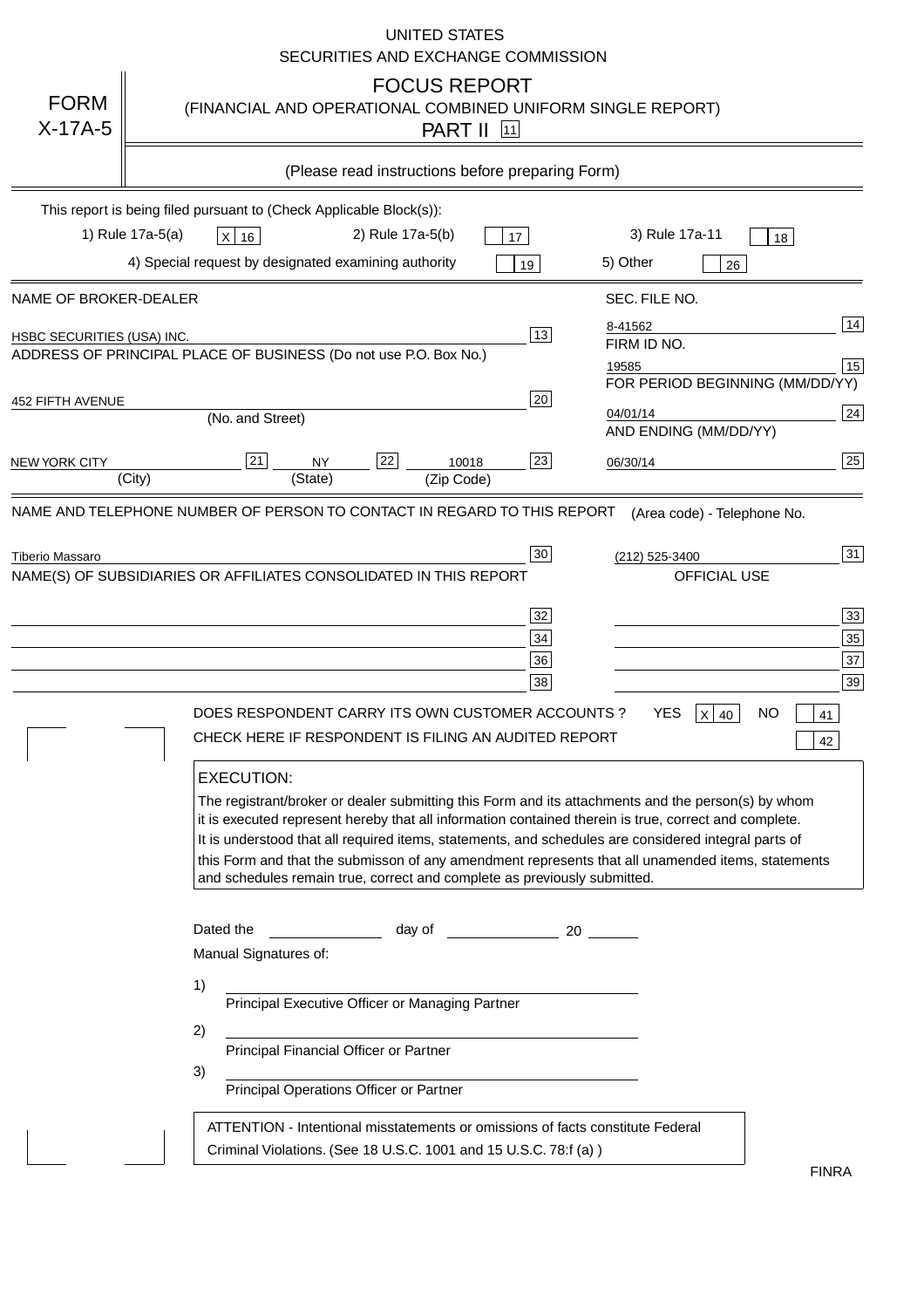### SUPPLEMENT TO FINANCIAL AND OPERATIONAL COMBINED UNIFORM SINGLE REPORT PART II

BROKER OR DEALER

HSBC SECURITIES (USA) INC.

06/30/14

as of

## STATEMENT OF SEGREGATION REQUIREMENTS AND FUNDS IN SEGREGATION FOR CUSTOMERS TRADING ON U.S. COMMODITY EXCHANGES

| SEGREGATION REQUIREMENTS (Section 4d(2) of the CEAct)                                       |                 |                       |
|---------------------------------------------------------------------------------------------|-----------------|-----------------------|
| 1. Net ledger balance                                                                       |                 |                       |
| A. Cash                                                                                     | \$              | 342,539,729 7010      |
| B. Securities (at market)                                                                   |                 | 583,631,906 7020      |
| 2. Net unrealized profit (loss) in open futures contracts traded on a contract market       |                 | 81,645,443 7030       |
| 3. Exchange traded options                                                                  |                 |                       |
| A. Add market value of open option contracts purchased on a contract market                 |                 | 98,590,266 7032       |
| B. Deduct market value of open option contracts granted (sold) on a contract market         |                 | 11,244,089) 7033      |
| 4. Net equity (deficit) (add lines 1, 2, and 3)                                             |                 | 1,095,163,255 7040    |
| 5. Accounts liquidating to a deficit and accounts with debit balances                       |                 |                       |
| - gross amount                                                                              | 232.295<br>7045 |                       |
|                                                                                             |                 |                       |
| Less: amount offset by customer owned securities                                            | 232,295) 7047   | 7050                  |
| 6. Amount required to be segregated (add lines 4 and 5)                                     | \$              | 1,095,163,255<br>7060 |
|                                                                                             |                 |                       |
| FUNDS IN SEGREGATED ACCOUNTS                                                                |                 |                       |
| 7. Deposited in segregated funds bank accounts                                              |                 |                       |
| A. Cash                                                                                     |                 | 7070<br>12,442,623    |
| B. Securities representing investments of customers' funds (at market)                      |                 | 7080<br>$\mathbf{0}$  |
| C. Securities held for particular customers or option customers in lieu of cash (at market) |                 | 7090<br>115,434,416   |
| 8. Margins on deposit with derivatives clearing organizations of contract markets           |                 |                       |
| A. Cash                                                                                     | \$              | 236,739,598 7100      |
| B. Securities representing investments of customers' funds (at market)                      |                 | 241,066,437 7110      |
| C. Securities held for particular customers or option customers in lieu of cash (at market) |                 | 468,197,490 7120      |
| 9. Net settlement from (to) derivatives clearing organizations of contract markets          |                 | 7130<br>(8,479,537)   |
| 10. Exchange traded options                                                                 |                 |                       |
| A. Value of open long option contracts                                                      |                 | 98,590,266 7132       |
| B. Value of open short option contracts                                                     |                 | 11,244,089 7133       |
| 11. Net equities with other FCMs                                                            |                 |                       |
| A. Net liquidating equity                                                                   |                 | 38,372,540 7140       |
| B. Securities representing investments of customers' funds (at market)                      |                 | 7160                  |
| C. Securities held for particular customers or option customers in lieu of cash (at market) |                 | 7170                  |
| 12. Segregated funds on hand (describe:                                                     |                 | $0$ 7150              |
| 13. Total amount in segregation (add lines 7 through 12)                                    |                 | 1,191,119,744 7180    |
| 14. Excess (deficiency) funds in segregation (subtract line 6 from line 13)                 | \$              | 95,956,489 7190       |
| 15. Management Target Amount for Excess funds in segregation                                | \$              | 50,000,000 7194       |
| 16. Excess (deficiency) funds in segregation over (under) Management Target Amount Excess   | \$              | 45,956,489 7198       |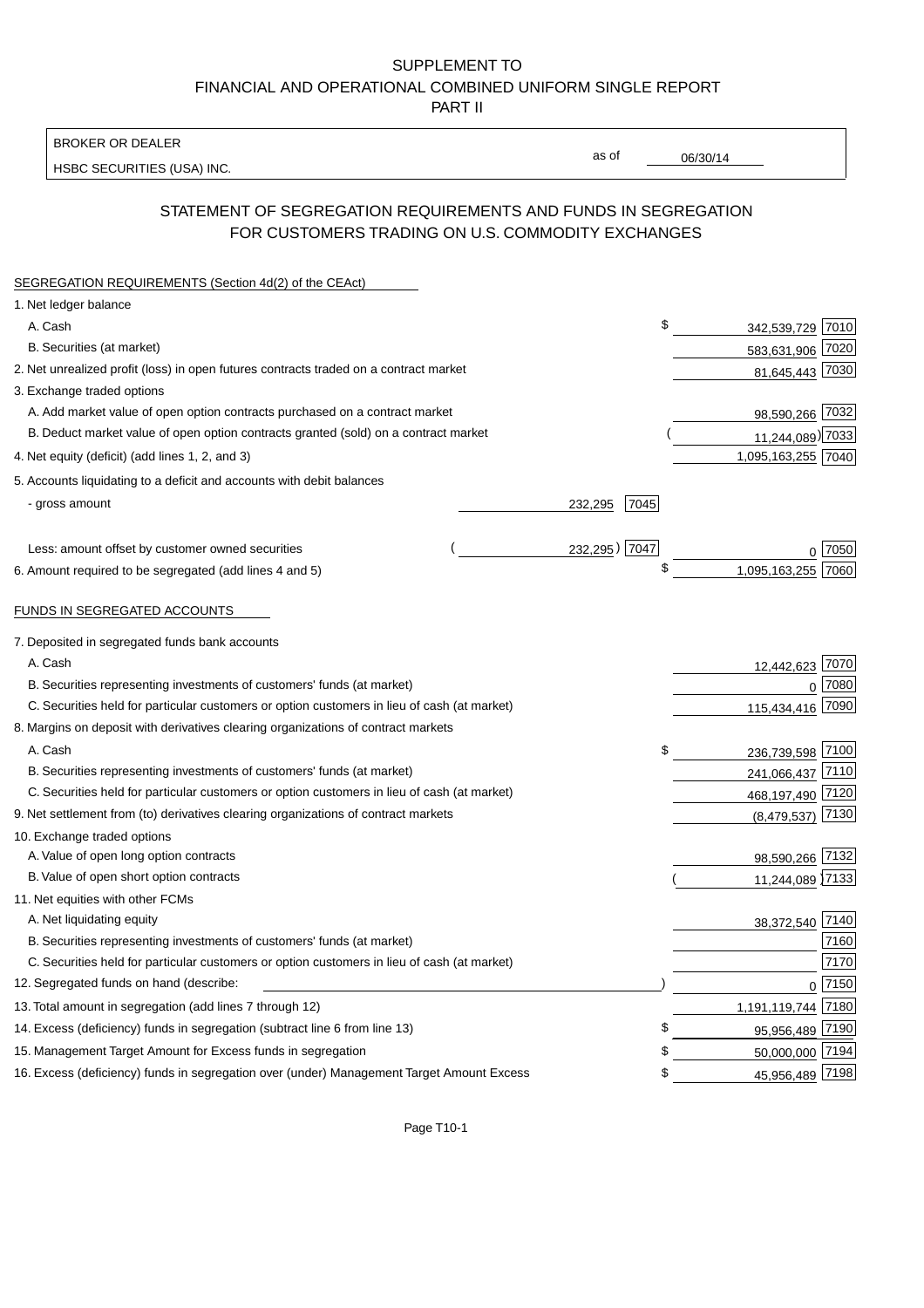# SUPPLEMENT TO FINANCIAL AND OPERATIONAL COMBINED UNIFORM SINGLE REPORT

PART II

|                                                                                      | .                                      |                                                                |                  |
|--------------------------------------------------------------------------------------|----------------------------------------|----------------------------------------------------------------|------------------|
| <b>BROKER OR DEALER</b>                                                              |                                        |                                                                |                  |
| HSBC SECURITIES (USA) INC.                                                           |                                        | as of<br>06/30/14                                              |                  |
|                                                                                      | FOR CUSTOMERS' DEALER OPTIONS ACCOUNTS | STATEMENT OF SEGREGATION REQUIREMENTS AND FUNDS IN SEGREGATION |                  |
| 1. Amount required to be segregated in accordance<br>with Commission regulation 32.6 |                                        | \$                                                             | 7200<br>0        |
| 2. Funds in segregated accounts                                                      |                                        |                                                                |                  |
|                                                                                      |                                        |                                                                |                  |
| A. Cash                                                                              | \$                                     | 7210<br>0                                                      |                  |
| B. Securities (at market)                                                            |                                        | 7220<br>$\Omega$                                               |                  |
| C. Total                                                                             |                                        |                                                                | 7230<br>$\Omega$ |
| 3. Excess (deficiency) funds in segregation                                          |                                        |                                                                |                  |
| (subtract line 2.C from line 1)                                                      |                                        |                                                                | 0 7240           |
|                                                                                      |                                        |                                                                |                  |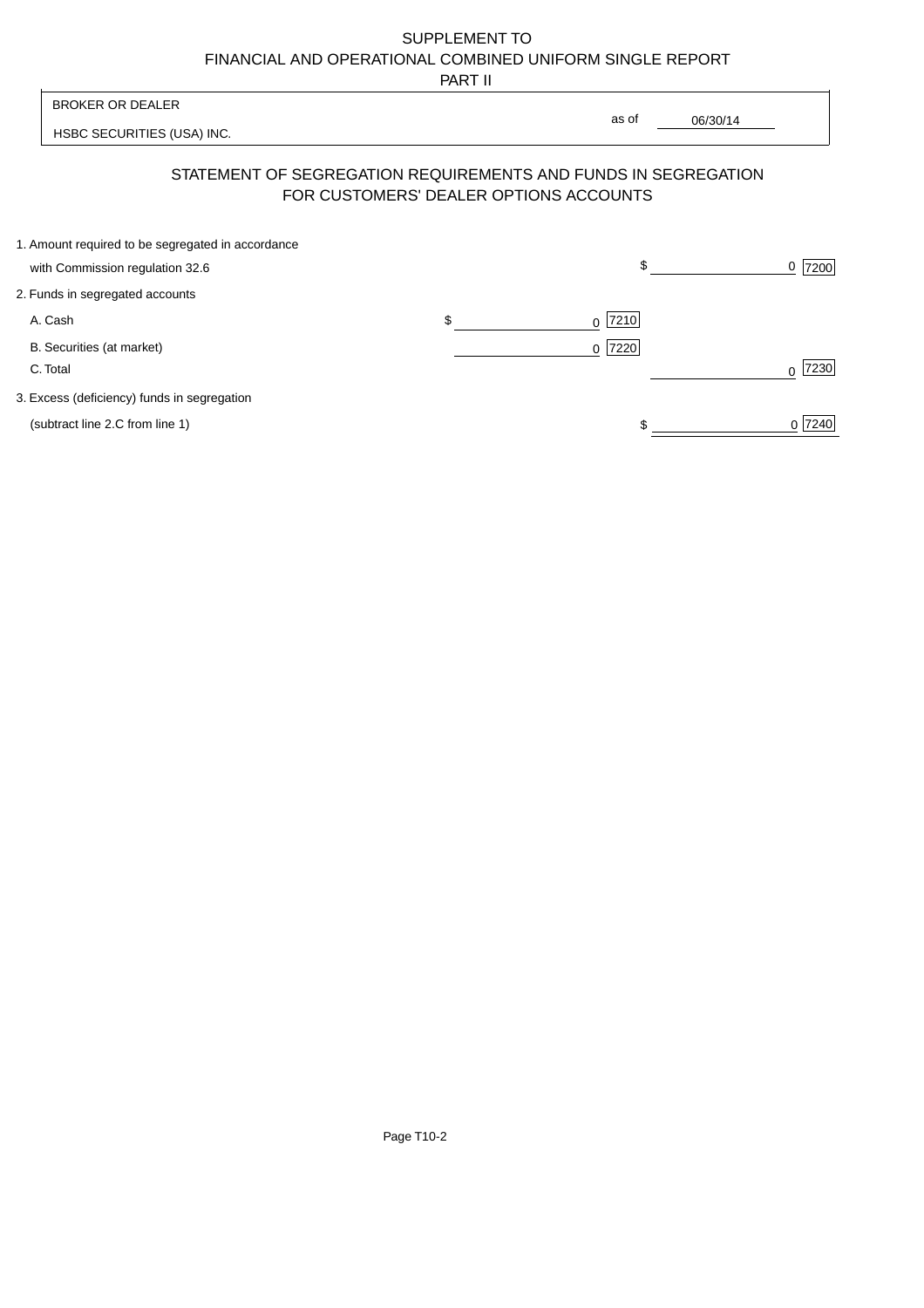SUPPLEMENT TO FINANCIAL AND OPERATIONAL COMBINED UNIFORM SINGLE REPORT

PART II

| BROKER OR DEALER           |       |          |
|----------------------------|-------|----------|
|                            | as of | 06/30/14 |
| HSBC SECURITIES (USA) INC. |       |          |

## STATEMENT OF SECURED AMOUNTS AND FUNDS HELD IN SEPARATE ACCOUNTS PURSUANT TO COMMISSION REGULATION 30.7

#### FOREIGN FUTURES AND FOREIGN OPTIONS SECURED AMOUNTS

| Amount required to be set aside pursuant to law, rule or regulation of a foreign government<br>or a rule of a self-regulatory organization authorized thereunder |               | \$          | 0           | 7305 |
|------------------------------------------------------------------------------------------------------------------------------------------------------------------|---------------|-------------|-------------|------|
| 1. Net ledger balance - Foreign Futures and Foreign Option Trading - All Customers                                                                               |               |             |             |      |
| A. Cash                                                                                                                                                          |               | \$          | 85,626,345  | 7315 |
| B. Securities (at market)                                                                                                                                        |               |             | 28,740,475  | 7317 |
| 2. Net unrealized profit (loss) in open futures contracts traded on a foreign board of trade                                                                     |               |             | 2,125,993   | 7325 |
| 3. Exchange traded options                                                                                                                                       |               |             |             |      |
| A. Market value of open option contracts purchased on a foreign board of trade                                                                                   |               |             | 0           | 7335 |
| B. Market value of open contracts granted (sold) on a foreign board of trade                                                                                     |               |             |             | 7337 |
| 4. Net equity (deficit) (add lines 1. 2. and 3.)                                                                                                                 |               | \$          | 116,492,813 | 7345 |
| 5. Accounts liquidating to a deficit and accounts with                                                                                                           |               |             |             |      |
| debit balances - gross amount                                                                                                                                    | 181,146       | 7351        |             |      |
| Less: amount offset by customer owned securities                                                                                                                 | 181,146) 7352 |             |             | 7354 |
| 6. Amount required to be set aside as the secured amount - Net Liquidating Equity Method (add lines 4 and 5)                                                     | \$            | 116,492,813 | 7355        |      |
| 7. Greater of amount required to be set aside pursuant to foreign jurisdiction (above) or line 6.                                                                |               | \$          | 116,492,813 | 7360 |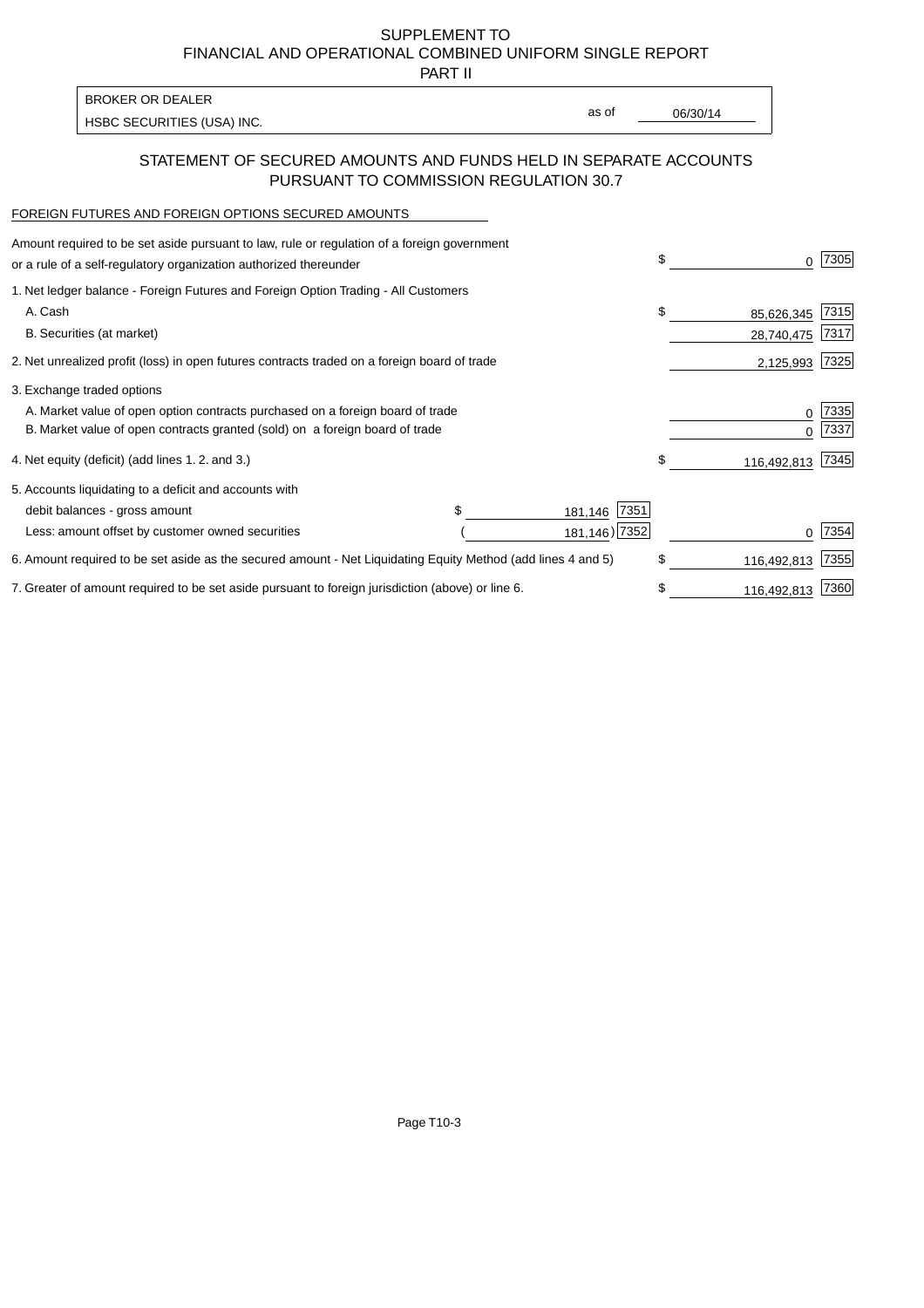# SUPPLEMENT TO

FINANCIAL AND OPERATIONAL COMBINED UNIFORM SINGLE REPORT

PART II

#### BROKER OR DEALER

HSBC SECURITIES (USA) INC.

06/30/14 as of

## STATEMENT OF SECURED AMOUNTS AND FUNDS HELD IN SEPARATE ACCOUNTS PURSUANT TO COMMISSION REGULATION 30.7

#### FUNDS DEPOSITED IN SEPARATE REGULATION 30.7 ACCOUNTS

| 1. Cash in banks                                                                       |                       |    |                  |
|----------------------------------------------------------------------------------------|-----------------------|----|------------------|
| A. Banks located in the United States                                                  | \$<br>52,401,819 7500 |    |                  |
| B. Other banks qualified under Regulation 30.7                                         |                       |    |                  |
| 7510<br>Name(s):<br><b>HARRIS TRUST</b>                                                | $0$ 7520 \$           |    | 52,401,819 7530  |
| 2. Securities                                                                          |                       |    |                  |
| A. In safekeeping with banks located in the United States                              | \$<br>64,240,475 7540 |    |                  |
| B. In safekeeping with other banks qualified under Regulation 30.7                     |                       |    |                  |
| 7550<br>Name(s):<br><b>HARRIS TRUST</b>                                                | $0$ 7560              |    | 64,240,475 7570  |
| 3. Equities with registered futures commission merchants                               |                       |    |                  |
| A. Cash                                                                                | \$<br>$0$   7580      |    |                  |
| <b>B.</b> Securities                                                                   | $0$ 7590              |    |                  |
| C. Unrealized gain (loss) on open futures contracts                                    | 0 7600                |    |                  |
| D. Value of long option contracts                                                      | $0^{7610}$            |    |                  |
| E. Value of short option contracts                                                     | $0$ ) 7615            |    | 0 7620           |
| 4. Amounts held by clearing organizations of foreign boards of trade                   |                       |    |                  |
| Name(s):<br>7630                                                                       |                       |    |                  |
| A. Cash                                                                                | \$<br>7640            |    |                  |
| <b>B.</b> Securities                                                                   | 7650                  |    |                  |
| C. Amount due to (from) clearing organizations - daily variation                       | 7660                  |    |                  |
| D. Value of long option contracts                                                      | 7670                  |    |                  |
| E. Value of short option contracts                                                     | )7675                 |    | 7680             |
| 5. Amounts held by members of foreign boards of trade                                  |                       |    |                  |
| 7690<br>Name(s):                                                                       |                       |    |                  |
| A. Cash                                                                                | \$<br>52,885,783 7700 |    |                  |
| <b>B.</b> Securities                                                                   | $0$ 7710              |    |                  |
| C. Unrealized gain (loss) on open futures contracts                                    | 2,125,993 7720        |    |                  |
| D. Value of long option contracts                                                      | $0$  7730             |    |                  |
| E. Value of short option contracts                                                     | $_0$ ) 7735           |    | 55,011,776 7740  |
| 6. Amounts with other depositories designated by a foreign board of trade              |                       |    |                  |
| 7750<br>Name(s):                                                                       |                       |    | 0 7760           |
| 7. Segregated funds on hand (describe: _                                               |                       |    | 0 7765           |
| 8. Total funds in separate section 30.7 accounts                                       |                       | φ  | 171,654,070 7770 |
| 9. Excess (deficiency) set Aside Funds for Secured Amount (subtract Line 7 Secured     |                       |    |                  |
| Statement page T10-3 from Line 8)                                                      |                       | \$ | 55,161,257 7380  |
| 10. Management Target Amount for Excess funds in separate section 30.7 accounts        |                       | \$ | 43,715,728 7780  |
| 11. Excess (deficiency) funds in separate 30.7 accounts over (under) Management Target |                       | \$ | 11,445,529 7785  |
|                                                                                        |                       |    |                  |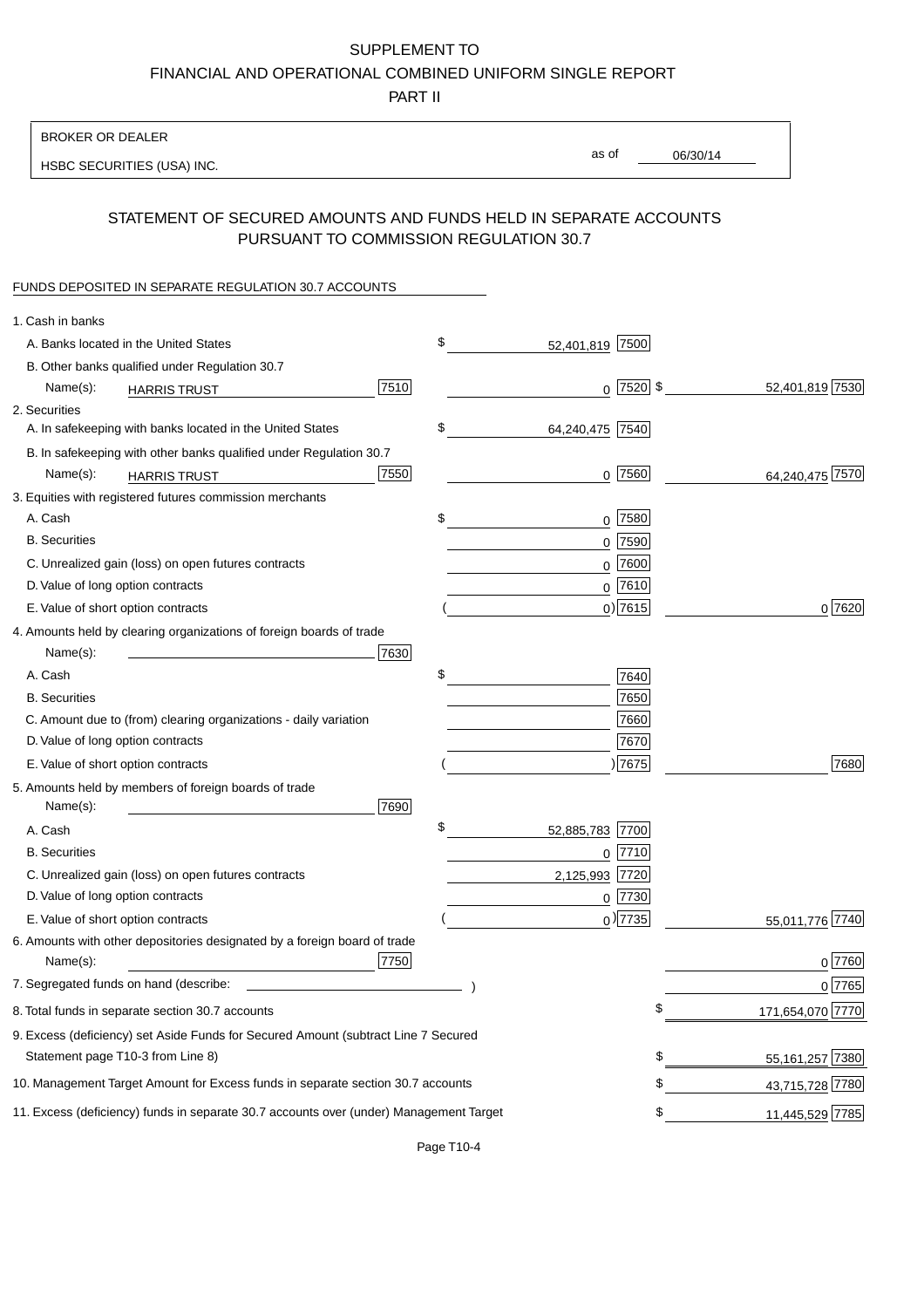#### SUPPLEMENT TO FINANCIAL AND OPERATIONAL COMBINED UNIFORM SINGLE REPORT PART II

HSBC SECURITIES (USA) INC. The contract of the contract of the contract of the contract of the contract of the contract of the contract of the contract of the contract of the contract of the contract of the contract of the BROKER OR DEALER

as of

## STATEMENT OF CLEARED SWAPS CUSTOMER SEGREGATION REQUIREMENTS AND FUNDS IN CLEARED SWAPS CUSTOMER ACCOUNTS UNDER 4D(F) OF THE CEA

| <b>Cleared Swaps Customer Requirements</b>                                                                  |                      |    |                        |
|-------------------------------------------------------------------------------------------------------------|----------------------|----|------------------------|
| 1. Net ledger balance                                                                                       |                      |    |                        |
| A. Cash                                                                                                     |                      | \$ | 8500<br>292,724,946    |
| B. Securities (at market)                                                                                   |                      |    | 444,301,897 8510       |
| 2. Net unrealized profit (loss) in open cleared swaps                                                       |                      |    | 8520<br>(281,960,924)  |
| 3. Cleared swaps options                                                                                    |                      |    |                        |
| A. Market value of open cleared swaps option contracts purchased                                            |                      |    | $0^{8530}$             |
| B. Market value of open cleared swaps option contracts granted (sold)                                       |                      |    | $0)$ 8540              |
| 4. Net equity (deficit) (add lines 1, 2, and 3)                                                             |                      | \$ | 455,065,919 8550       |
| 5. Accounts liquidating to a deficit and accounts with                                                      |                      |    |                        |
| debit balances - gross amount                                                                               | 8,578,581 8560<br>\$ |    |                        |
| Less: amount offset by customer owned securities                                                            | 8,578,581) 8570      |    | 0 8580                 |
| 6. Amount required to be segregated for cleared swaps customers (add lines 4 and 5)                         |                      | S  | 455,065,919 8590       |
| Funds in Cleared Swaps Customer Segregated Accounts                                                         |                      |    |                        |
| 7. Deposited in cleared swaps customer segregated accounts at banks                                         |                      |    |                        |
| A. Cash                                                                                                     |                      | \$ | 12,143,519 8600        |
| B. Securities representing investments of cleared swaps customers' funds (at market)                        |                      |    | 0 8610                 |
| C. Securities held for particular cleared swaps customers in lieu of cash (at market)                       |                      |    | 8620<br>14,472,857     |
| 8. Margins on deposit with derivatives clearing organizations in cleared swaps customer segregated accounts |                      |    |                        |
| A. Cash                                                                                                     |                      |    | 54,748,649 8630        |
| B. Securities representing investments of cleared swaps customers' funds (at market)                        |                      |    | 20,000,000<br>8640     |
| C. Securities held for particular cleared swaps customers in lieu of cash (at market)                       |                      |    | 429,829,040 8650       |
| 9. Net settlement from (to) derivatives clearing organizations                                              |                      |    | 8660<br>(19, 744, 301) |
| 10. Cleared swaps options                                                                                   |                      |    |                        |
| A. Value of open cleared swaps long option contracts                                                        |                      |    | $0^{8670}$             |
| B. Value of open cleared swaps short option contracts                                                       |                      |    | $0$ ) 8680             |
| 11. Net equities with other FCMs                                                                            |                      |    |                        |
| A. Net liquidating equity                                                                                   |                      |    | $0^{8690}$             |
| B. Securities representing investments of cleared swaps customers' funds (at market)                        |                      |    | $0^{8700}$             |
| C. Securities held for particular cleared swaps customers in lieu of cash (at market)                       |                      |    | 0 8710                 |
| 12. Cleared swaps customer funds on hand (describe: _                                                       |                      |    | $0 \;  8715 $          |
| 13. Total amount in cleared swaps customer segregation (add lines 7 through 12)                             |                      |    | 511,449,764 8720       |
| 14. Excess (deficiency) funds in cleared swaps customer segregation (subtract line 6 from line 13)          |                      |    | 56,383,845 8730        |
| 15. Management Target Amount for Excess funds in cleared swaps segregated accounts                          |                      | \$ | 30,000,000 8760        |
| 16. Excess (deficiency) funds in cleared swaps customer segregated accounts over                            |                      |    |                        |
| (under) Management Target Excess                                                                            |                      | \$ | 26,383,845 8770        |